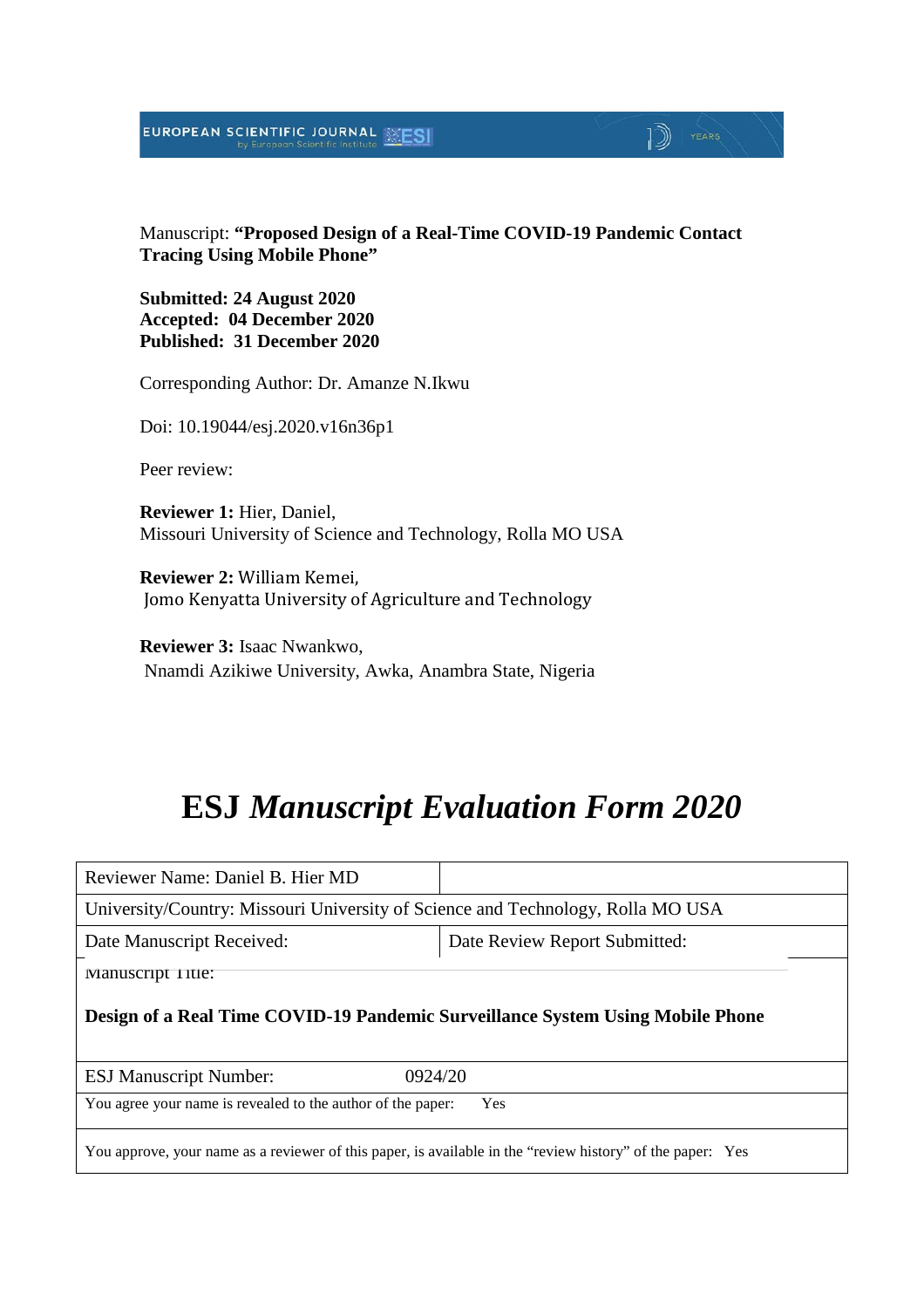## **Evaluation Criteria:**

#### **Please give each evaluation item a numeric rating on a 5-point scale, along with a thorough explanation for each point rating.**

| <i><b>Questions</b></i>                                                                                                                                                                                                                                                                                                                                                                                                                                                                                                                                                                 | <b>Rating Result</b><br>$[Poor]$ 1-5<br>[Excellent] |
|-----------------------------------------------------------------------------------------------------------------------------------------------------------------------------------------------------------------------------------------------------------------------------------------------------------------------------------------------------------------------------------------------------------------------------------------------------------------------------------------------------------------------------------------------------------------------------------------|-----------------------------------------------------|
| 1. The title is clear and it is adequate to the content of the<br>article.                                                                                                                                                                                                                                                                                                                                                                                                                                                                                                              | 3                                                   |
| The title does not explicitly indicate whether discussed system "has been<br>implemented" or is simply a "hypothetical proposal" or a "Use Case description".<br>Based on my reading the system has not been built or implemented and the title<br>needs to be changed to reflect this. The discussion and references are not extensive<br>enough to consider this article a "Literature Review".                                                                                                                                                                                       |                                                     |
| 2. The abstract clearly presents objects, methods and<br>results.                                                                                                                                                                                                                                                                                                                                                                                                                                                                                                                       | 3                                                   |
| The abstract states that "this research posed to investigate a surveillance a model<br>for an interactive computer system using mobile phones and the internet for real-<br>time collection and transmission of events related to COVID-19." If the authors<br>mean by "research" a thought experiment in which a hypothetical system is built<br>and evaluated, they should explicitly say so. More detail on the advantages and<br>disadvantages and barriers to implementation is needed, even if it is a "thought"<br>experiment".                                                  |                                                     |
| 3. There are few grammatical errors and spelling<br>mistakes in this article.                                                                                                                                                                                                                                                                                                                                                                                                                                                                                                           | 3                                                   |
| The writing style could be improved by eliminating excess wording. Clarity of the<br>article would be improved by making the writing more concise and precise.                                                                                                                                                                                                                                                                                                                                                                                                                          |                                                     |
| 4. The study methods are explained clearly.                                                                                                                                                                                                                                                                                                                                                                                                                                                                                                                                             | 2                                                   |
| <b>There are inadequate details in the METHODS section on who would use the</b><br>system, what data would be collected, how the data would be integrated into a<br>single usable database. Would the database be accessible by all users by mobile<br>phone? Would mobile phones only be used for data contribution? The issues of<br>case verification, case tracing, isolation, and quarantine as well as treatment seem<br>unaddressed. The authors do not discuss issues related to contact tracing when<br>names, addresses and contact information is not made easily available. |                                                     |
| 5. The body of the paper is clear and does not contain<br>errors.                                                                                                                                                                                                                                                                                                                                                                                                                                                                                                                       | $\overline{2}$                                      |
| This paper has a METHODS section and a DISCUSSION section but no RESULTS                                                                                                                                                                                                                                                                                                                                                                                                                                                                                                                |                                                     |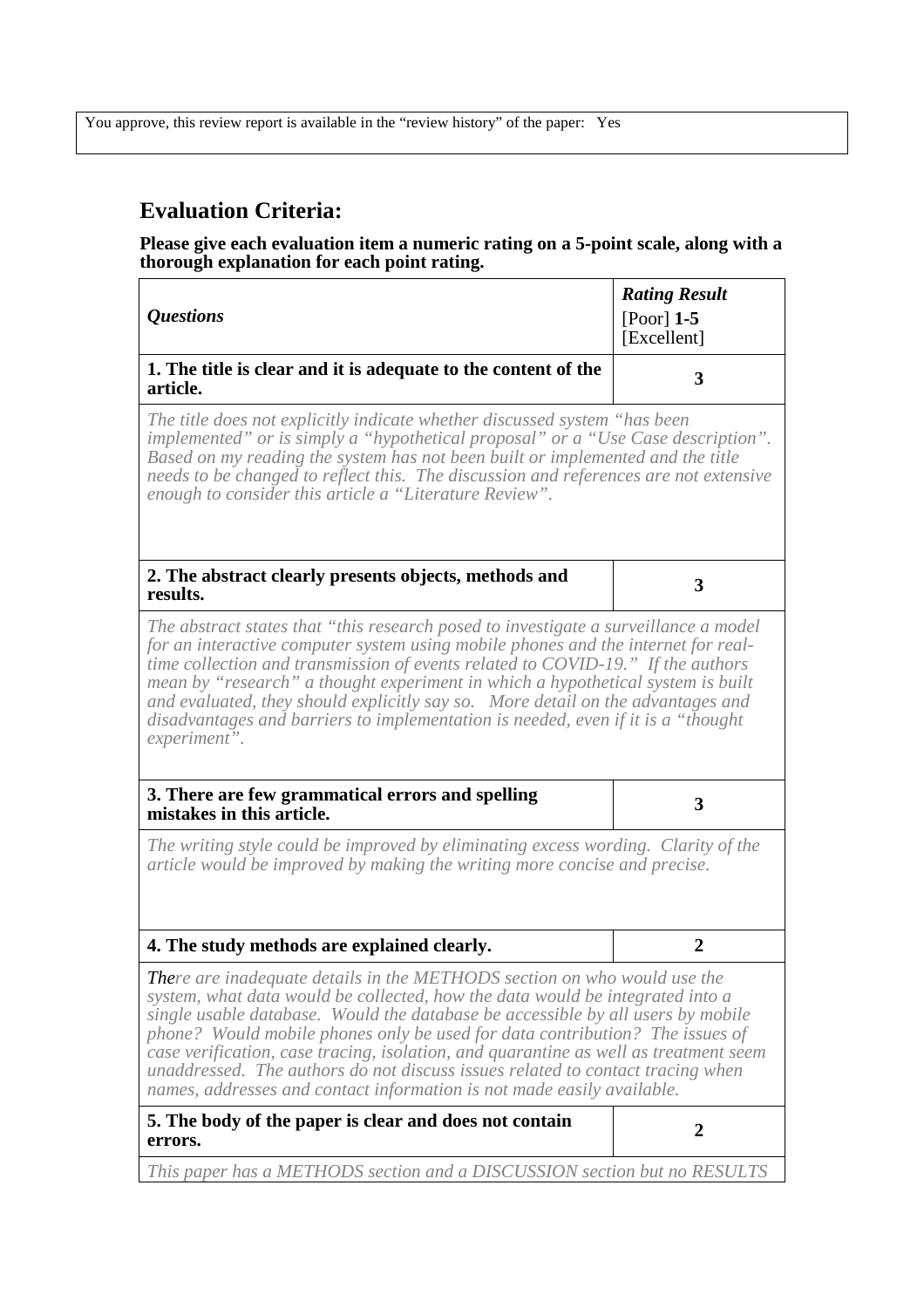*section. Although not explicitly stated, it appears that the authors have not actually implemented any working system and their paper is a description of how a hypothetical COVID-19 reporting system based on a mobile phone system would work. If this is the case, the authors need to take a different approach with regard to the paper title and organization. The title should explicitly state that it is a "Proposed design for…." and in place of missing RESULTS section the authors should provide a detailed USE CASE DESCRIPTION which indicates how a mobile phone system would function, where it would function, who would use it, and what type of information would be collected.*

#### **6. The conclusions or summary are accurate and supported by the content. 2 2**

*The authors have provided no data in support of their conclusion that "public health surveillance can be built using model phones…". Unless a system is actually built and proven feasible, all they can assert is that is possible to "design such a system"—feasibility depends on evidence-based implementation.*

**7. The references are comprehensive and appropriate. 2**

*There are inadequate number of references regarding surveillance efforts for COVID-19. Only one reference specifically addresses issues regarding COVID-19 which is the central theme of this article.*

### **Overall Recommendation** (mark an X with your recommendation):

| Accepted, no revision needed               |   |
|--------------------------------------------|---|
| Accepted, minor revision needed            |   |
| Return for major revision and resubmission | X |
| Reject                                     |   |

### **Comments and Suggestions to the Author(s):**

- 1. Improve the conciseness and precision of the writing.
- 2. Avoid unnecessary wordiness where possible.
- 3. Explicitly state whether the system in question has "been implemented" or is "being proposed"
- 4. In place of a missing RESULTS section, insert a more detailed USE CASE DESCRIPTION of the proposed system.
- 5. In the discussion section, more thoroughly discuss the advantages and disadvantages of such a system. Some discussion of costs compared to other systems is needed. Who would use the system? What sort of data is collected? How is the data shared and distributed? What are barriers (especially privacy concerns)?

#### From WIKIPEDIA:

*Use cases are a technique for capturing, modelling and specifying the requirements of a system[.\[10\]](https://en.wikipedia.org/wiki/Use_case#cite_note-:8-10) A use case corresponds to a set of behaviours that the system may perform in interaction with its actors, and which produces an observable result that contribute to its goals. Actors represent the role that human users or other systems have in the interaction.*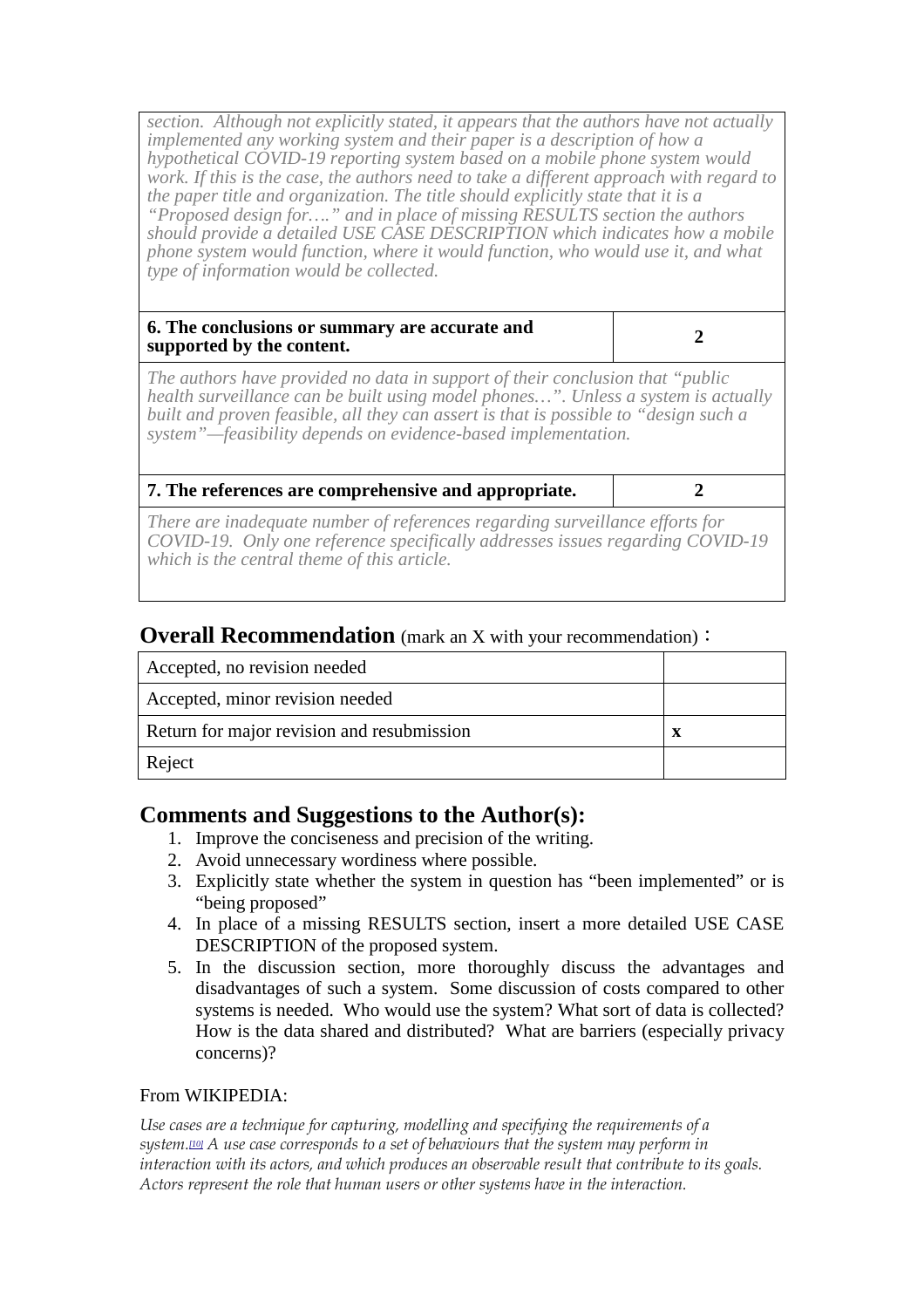*In the [requirement analysis,](https://en.wikipedia.org/wiki/Requirements_analysis) at their identification, a use case is named according to the specific user-goal that it represents for its primary actor. The case is further detailed with a textual description or with additional graphical models that explains the general sequence of activities and events, as well as variants such as special conditions, exceptions or error situations.*

*According to the [Software Engineering Body of Knowledge \(SWEBOK\),](https://en.wikipedia.org/wiki/Software_Engineering_Body_of_Knowledge)[\[16\]](https://en.wikipedia.org/wiki/Use_case#cite_note-16) use cases belong to the scenario-based [requirement elicitation](https://en.wikipedia.org/wiki/Requirements_elicitation) techniques, as well as the [model-based analysis](https://en.wikipedia.org/wiki/Model-based_systems_engineering) techniques. But the use cases also supports narrative-based requirement gathering, incremental requirement acquisition, system documentation, and acceptance testin[g.\[1\]](https://en.wikipedia.org/wiki/Use_case#cite_note-:1-1)*

# **ESJ** *Manuscript Evaluation Form 2020*

This form is designed to summarize the manuscript peer review that you have completed and to ensure that you have considered all appropriate criteria in your review. Your review should provide a clear statement, to the authors and editors, of the modifications necessary before the paper can be published or the specific reasons for rejection.

Please respond within the appointed time so that we can give the authors timely responses and feedback.

NOTE: ESJ promotes peer review procedure based on scientific validity and technical quality of the paper (not perceived the impact). You are also not required to do proofreading of the paper. It could be recommended as part of the revision. *ESJ editorial office would like to express its special gratitude for your time and efforts. Our editorial team is a substantial reason that stands ESJ out from the crowd!* 

| Date Manuscript Received: 26 Sept 2020                                                                                | Date Review Report Submitted: 19th oct 2020 |  |
|-----------------------------------------------------------------------------------------------------------------------|---------------------------------------------|--|
| Manuscript Title: Design of a Real Time COVID-19 Pandemic Surveillance System Using Mobile                            |                                             |  |
| Phone                                                                                                                 |                                             |  |
| ESJ Manuscript Number: 0924/20                                                                                        |                                             |  |
| You agree your name is revealed to the author of the paper:<br>No.                                                    |                                             |  |
| You approve, your name as a reviewer of this paper, is available in the published version of the paper:<br><b>Yes</b> |                                             |  |

### **Evaluation Criteria:**

**Please give each evaluation item a numeric rating on a 5-point scale, along with a thorough explanation for each point rating.**

| <i><b>Ouestions</b></i>                                                    | <b>Rating Result</b><br>[Poor] $1-5$<br>[Excellent] |
|----------------------------------------------------------------------------|-----------------------------------------------------|
| 1. The title is clear and it is adequate to the content of the<br>article. |                                                     |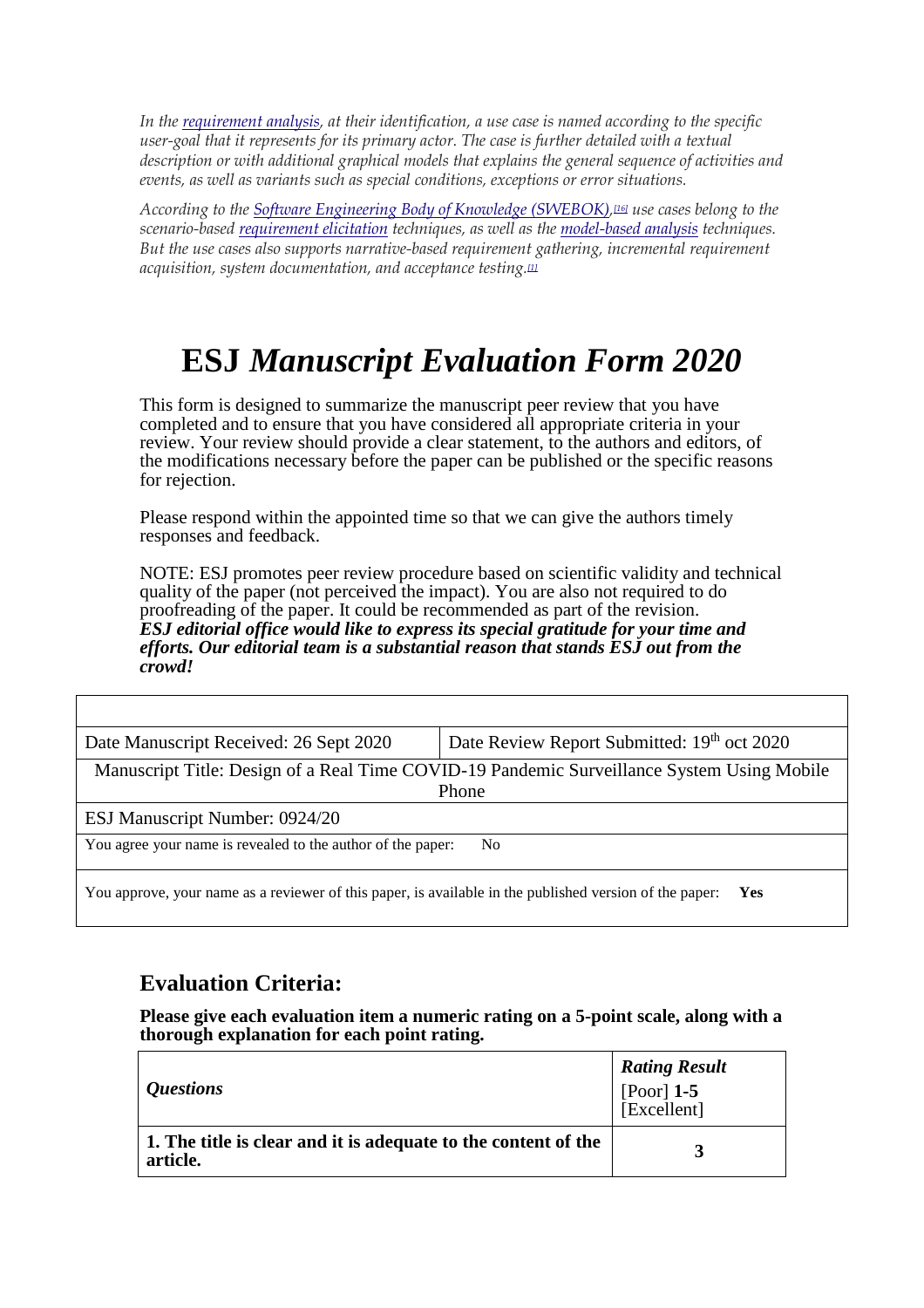| (Please insert your comments)                                                                                                                   |                |  |
|-------------------------------------------------------------------------------------------------------------------------------------------------|----------------|--|
| Tittle not rhyming with the body                                                                                                                |                |  |
| 2. The abstract clearly presents objects, methods and<br>results.                                                                               | 3              |  |
| (Please insert your comments)<br>Not clear. Does not capture all sections of the study                                                          |                |  |
| 3. There are few grammatical errors and spelling<br>mistakes in this article.                                                                   | 3              |  |
| (Please insert your comments)                                                                                                                   |                |  |
| See the highlighted areas for grammatical corrections                                                                                           |                |  |
| 4. The study methods are explained clearly.                                                                                                     | $\overline{2}$ |  |
| (Please insert your comments)                                                                                                                   |                |  |
| No scientific methods, procedures or standards followed                                                                                         |                |  |
| 5. The body of the paper is clear and does not contain<br>errors.                                                                               | 3              |  |
| Body not explaining the expected content according to the tittle and objective.                                                                 |                |  |
| 6. The conclusions or summary are accurate and<br>supported by the content.                                                                     | 3              |  |
| (Please insert your comments)<br>Conclusion made has no relationship with the tittle, objective and discussions.<br>No study findings are seen. |                |  |
| 7. The references are comprehensive and appropriate.                                                                                            | 3              |  |
| (Please insert your comments)<br>Not adequate, others available in reference but not in the context                                             |                |  |

## **Overall Recommendation** (mark an X with your recommendation):

| Accepted, no revision needed               |  |
|--------------------------------------------|--|
| Accepted, minor revisions needed           |  |
| Return for major revision and resubmission |  |
| Reject                                     |  |

## **Comments and Suggestions to the Author(s):**

There was no research or study done here. Check for the correct definition of research then know how it's contacted and reported.

Tittle, objectives, discussion and conclusions not rhyming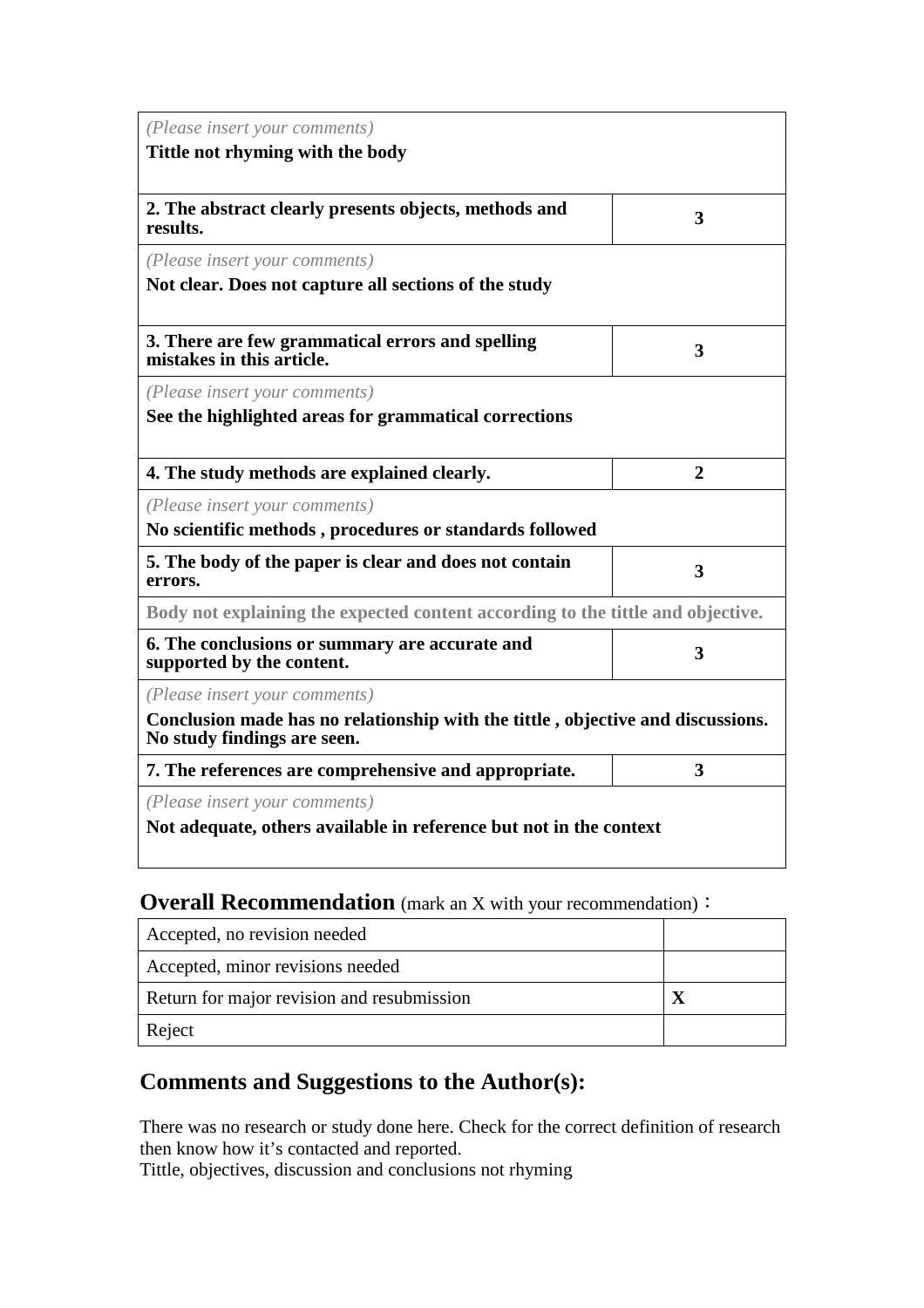# **ESJ** *Manuscript Evaluation Form 2020*

This form is designed to summarize the manuscript peer review that you have completed and to ensure that you have considered all appropriate criteria in your review. Your review should provide a clear statement, to the authors and editors, of the modifications necessary before the paper can be published or the specific reasons for rejection.

Please respond within the appointed time so that we can give the authors timely responses and feedback.

NOTE: ESJ promotes peer review procedure based on scientific validity and technical quality of the paper (not perceived the impact). You are also not required to do proofreading of the paper. It could be recommended as part of the revision. *ESJ editorial office would like to express its special gratitude for your time and efforts. Our editorial team is a substantial reason that stands ESJ out from the crowd!* 

| Reviewer Name: Asso. Prof. Isaac Nwankwo                                                                                                                                                             | Email:                        |  |
|------------------------------------------------------------------------------------------------------------------------------------------------------------------------------------------------------|-------------------------------|--|
| University/Country: Nnamdi Azikiwe University, Awka, Anambra State, Nigeria.                                                                                                                         |                               |  |
| Date Manuscript Received:                                                                                                                                                                            | Date Review Report Submitted: |  |
| <b>Manuscript Title:</b>                                                                                                                                                                             |                               |  |
| <b>ESJ Manuscript Number:</b>                                                                                                                                                                        |                               |  |
| You agree your name is revealed to the author of the paper:<br><b>Yes</b>                                                                                                                            |                               |  |
| You approve, your name as a reviewer of this paper, is available in the "review history" of the paper: Yes<br>You approve, this review report is available in the "review history" of the paper: Yes |                               |  |

### **Evaluation Criteria:**

**Please give each evaluation item a numeric rating on a 5-point scale, along with a thorough explanation for each point rating.**

| <i><b>Ouestions</b></i>                                                                | <b>Rating Result</b><br>[Poor] $1-5$<br>[Excellent] |
|----------------------------------------------------------------------------------------|-----------------------------------------------------|
| 1. The title is clear and it is adequate to the content of the<br>article.             | 3                                                   |
| The title is ok.                                                                       |                                                     |
| 2. The abstract clearly presents objects, methods and<br>results.                      | 2                                                   |
| The abstract needs restructuring. Much abstract information is lacking in it. Refer to |                                                     |